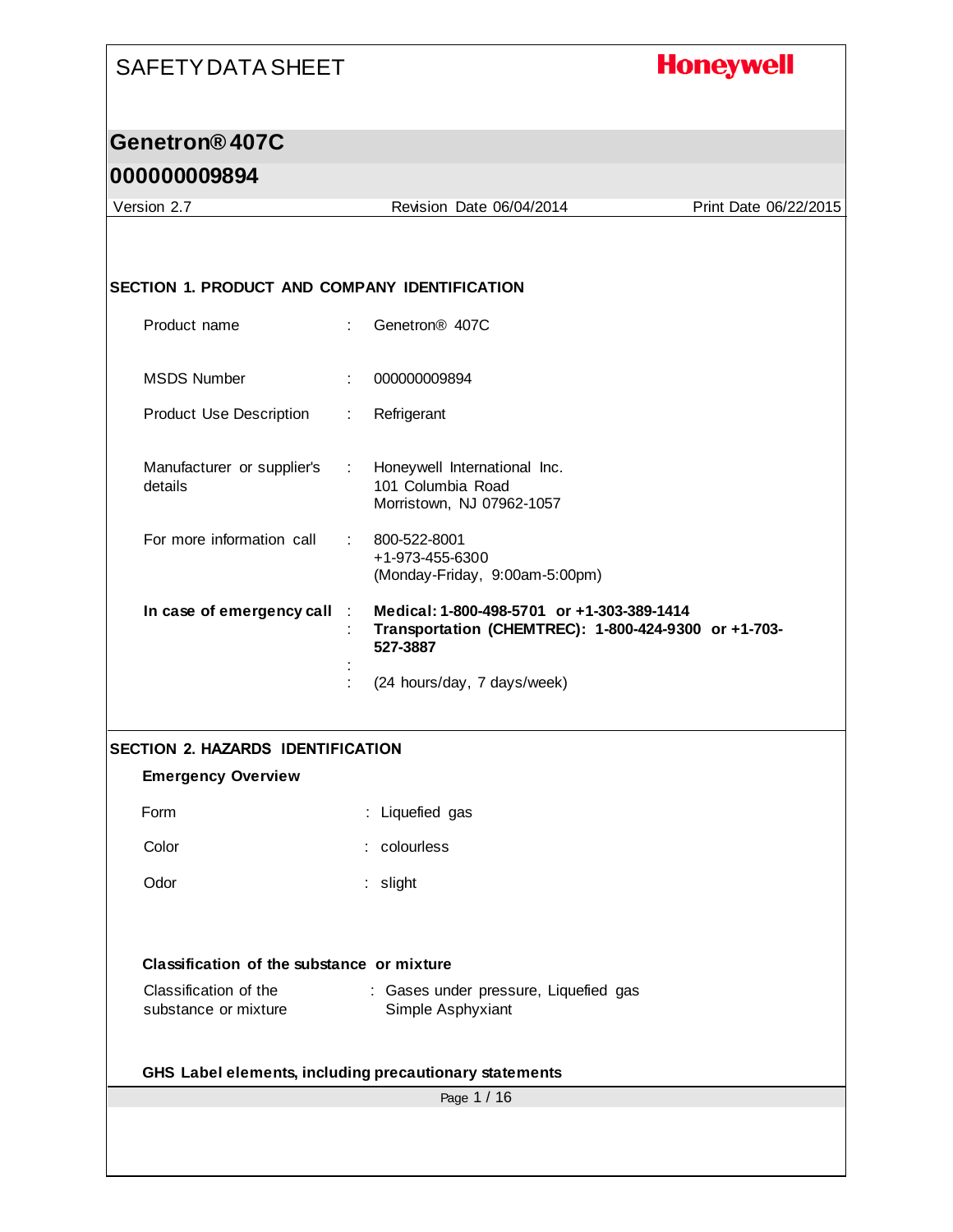# SAFETY DATA SHEET **Honeywell Genetron® 407C 000000009894** Version 2.7 Revision Date 06/04/2014 Print Date 06/22/2015 Symbol(s) Signal word : Warning Hazard statements : Contains gas under pressure; may explode if heated. May displace oxygen and cause rapid suffocation. Precautionary statements : **Storage:**  Protect from sunlight. Store in a well-ventilated place. Hazards not otherwise : May cause cardiac arrhythmia. classified May cause frostbite. May cause eye and skin irritation. **Carcinogenicity** No component of this product present at levels greater than or equal to 0.1% is identified as a known or anticipated carcinogen by NTP, IARC, or OSHA. **SECTION 3. COMPOSITION/INFORMATION ON INGREDIENTS** Chemical nature : Mixture Chemical Name CAS-No. CAS-No. Concentration 1,1,1,2-Tetrafluoroethane 811-97-2 52.00 % Pentafluoroethane 354-33-6 25.00 % Difluoromethane 75-10-5 23.00 % **SECTION 4. FIRST AID MEASURES**Page 2 / 16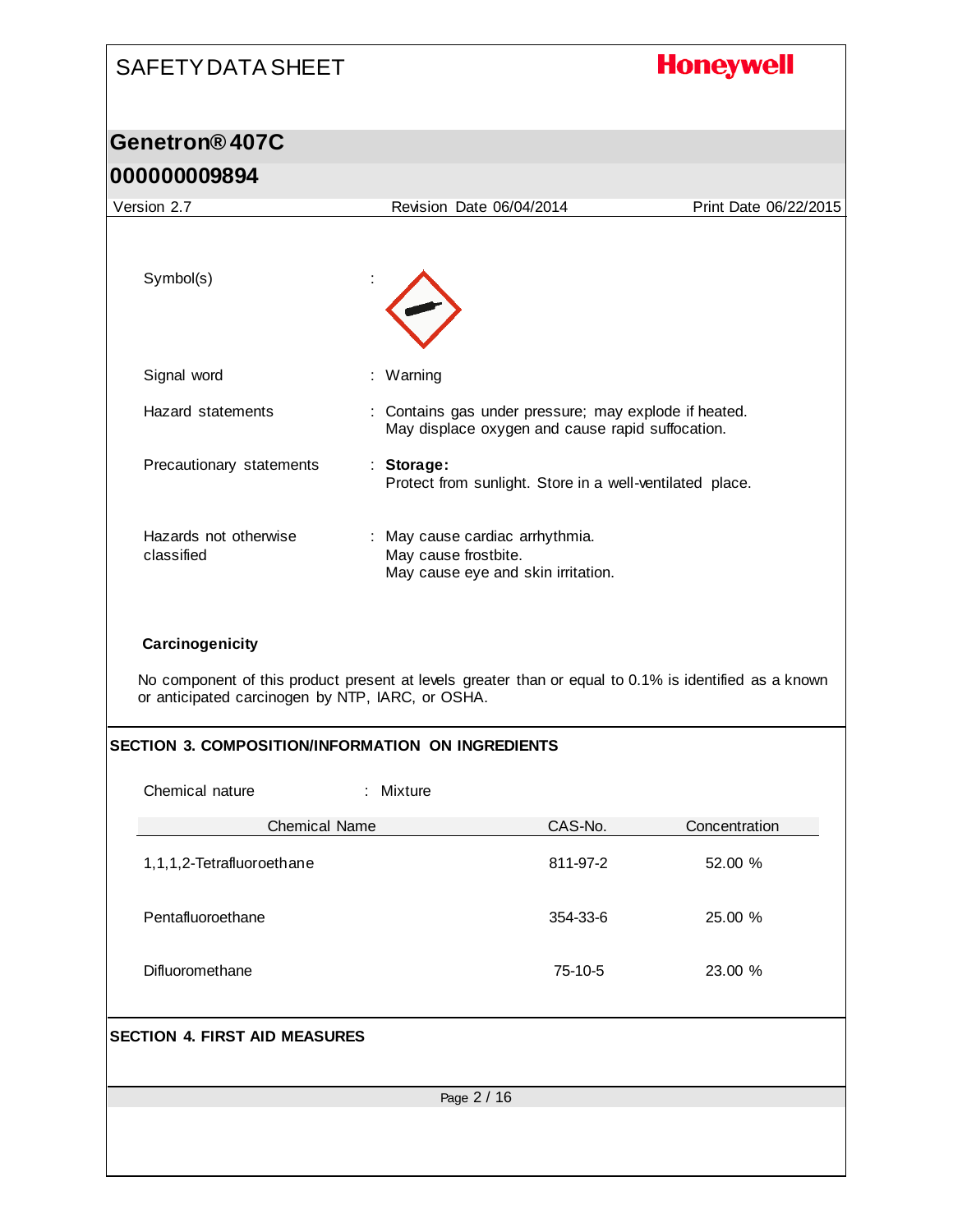## **Honeywell**

| UUUUUUUUYOY4                            |                                                                                                                                                                                                                                                                                                                                                  |                       |
|-----------------------------------------|--------------------------------------------------------------------------------------------------------------------------------------------------------------------------------------------------------------------------------------------------------------------------------------------------------------------------------------------------|-----------------------|
| Version 2.7                             | Revision Date 06/04/2014                                                                                                                                                                                                                                                                                                                         | Print Date 06/22/2015 |
|                                         |                                                                                                                                                                                                                                                                                                                                                  |                       |
| Inhalation                              | Move to fresh air. If breathing is irregular or stopped,<br>administer artificial respiration. Use oxygen as required,<br>provided a qualified operator is present. Call a physician. Do<br>not give drugs from adrenaline-ephedrine group.                                                                                                      |                       |
| Skin contact                            | After contact with skin, wash immediately with plenty of water.<br>If there is evidence of frostbite, bathe (do not rub) with<br>lukewarm (not hot) water. If water is not available, cover with a<br>clean, soft cloth or similar covering. If symptoms persist, call a<br>physician.                                                           |                       |
| Eye contact                             | Rinse immediately with plenty of water, also under the eyelids,<br>for at least 15 minutes. In case of frostbite water should be<br>lukewarm, not hot. If symptoms persist, call a physician.                                                                                                                                                    |                       |
| Ingestion                               | Unlikely route of exposure. As this product is a gas, refer to the<br>inhalation section. Do not induce vomiting without medical<br>advice. Call a physician immediately.                                                                                                                                                                        |                       |
| Notes to physician                      |                                                                                                                                                                                                                                                                                                                                                  |                       |
| Treatment                               | Because of the possible disturbances of cardiac rhythm,<br>catecholamine drugs, such as epinephrine, should be used<br>with special caution and only in situations of emergency life<br>support. Treatment of overexposure should be directed at the<br>control of symptoms and the clinical conditions. Treat frost-<br>bitten areas as needed. |                       |
| <b>SECTION 5. FIREFIGHTING MEASURES</b> |                                                                                                                                                                                                                                                                                                                                                  |                       |
| Suitable extinguishing media            | The product is not flammable.<br><b>ASHRAE 34</b><br>Use water spray, alcohol-resistant foam, dry chemical or<br>carbon dioxide.<br>Use extinguishing measures that are appropriate to local<br>circumstances and the surrounding environment.                                                                                                   |                       |
| Specific hazards during<br>firefighting | Contents under pressure.<br>This product is not flammable at ambient temperatures and<br>atmospheric pressure.<br>However, this material can ignite when mixed with air under<br>pressure and exposed to strong ignition sources.                                                                                                                |                       |
|                                         | Page 3 / 16                                                                                                                                                                                                                                                                                                                                      |                       |
|                                         |                                                                                                                                                                                                                                                                                                                                                  |                       |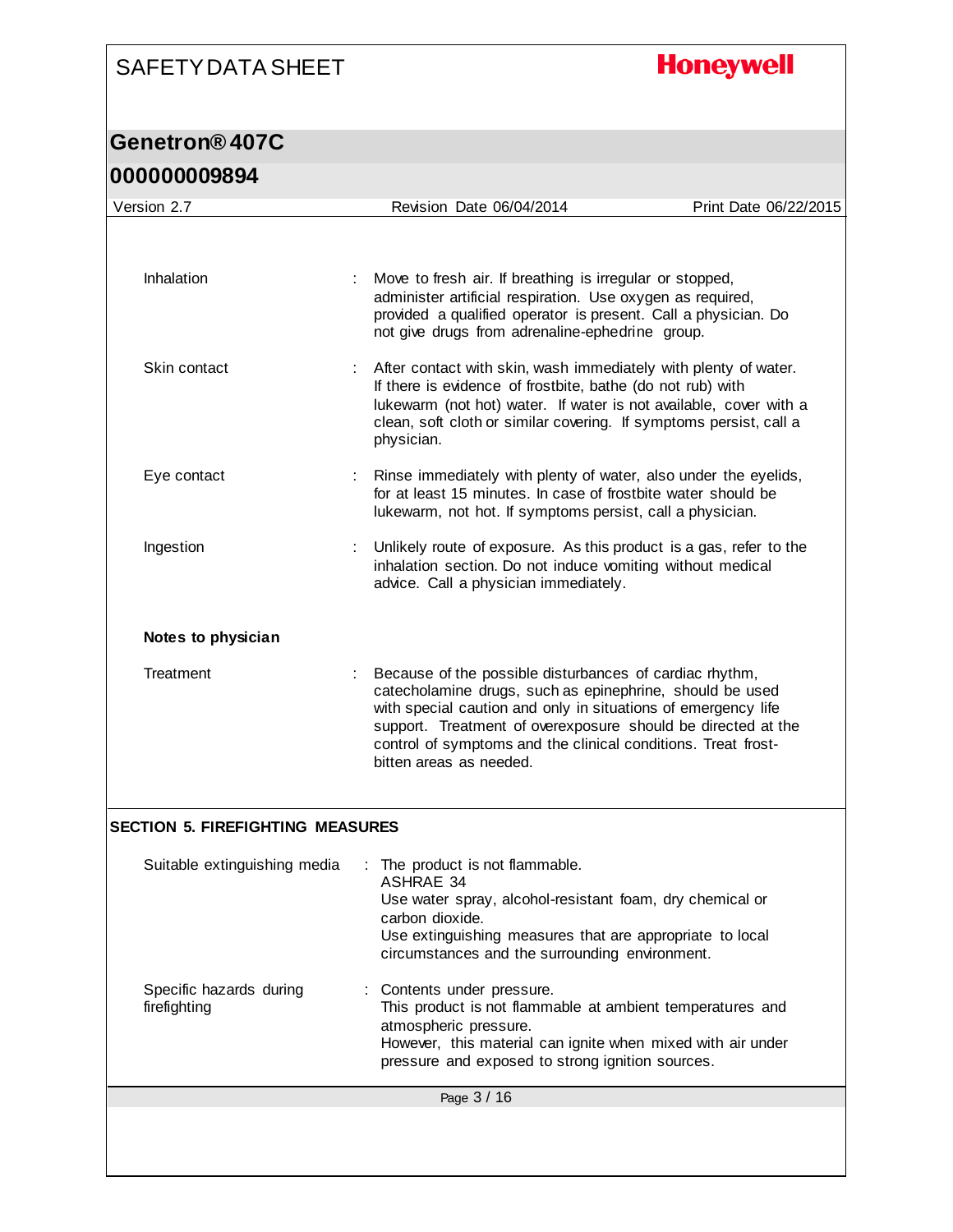# **Honeywell**

| VVVVVVVJUJ <del>4</del>                          |                                                                                                                                                                         |                       |
|--------------------------------------------------|-------------------------------------------------------------------------------------------------------------------------------------------------------------------------|-----------------------|
| Version 2.7                                      | Revision Date 06/04/2014                                                                                                                                                | Print Date 06/22/2015 |
|                                                  |                                                                                                                                                                         |                       |
|                                                  | Container may rupture on heating.<br>Cool closed containers exposed to fire with water spray.                                                                           |                       |
|                                                  | Do not allow run-off from fire fighting to enter drains or water<br>courses.<br>Vapours are heavier than air and can cause suffocation by                               |                       |
|                                                  | reducing oxygen available for breathing.<br>In case of fire hazardous decomposition products may be<br>produced such as:<br>Hydrogen fluoride<br>Carbon monoxide        |                       |
|                                                  | Carbon dioxide (CO2)<br>Carbonyl halides                                                                                                                                |                       |
| Special protective equipment<br>for firefighters | In the event of fire and/or explosion do not breathe fumes.<br>÷.<br>Wear self-contained breathing apparatus and protective suit.<br>No unprotected exposed skin areas. |                       |
|                                                  |                                                                                                                                                                         |                       |
|                                                  |                                                                                                                                                                         |                       |
| <b>SECTION 6. ACCIDENTAL RELEASE MEASURES</b>    |                                                                                                                                                                         |                       |
|                                                  |                                                                                                                                                                         |                       |
| Personal precautions                             | Immediately evacuate personnel to safe areas.<br>÷<br>Keep people away from and upwind of spill/leak.<br>Wear personal protective equipment. Unprotected persons        |                       |
|                                                  | must be kept away.<br>Remove all sources of ignition.                                                                                                                   |                       |
|                                                  | Avoid skin contact with leaking liquid (danger of frostbite).<br>Ventilate the area.                                                                                    |                       |
|                                                  | After release, disperses into the air.<br>Vapours are heavier than air and can cause suffocation by                                                                     |                       |
|                                                  | reducing oxygen available for breathing.<br>Avoid accumulation of vapours in low areas.                                                                                 |                       |
|                                                  | Unprotected personnel should not return until air has been<br>tested and determined safe.                                                                               |                       |
|                                                  | Ensure that the oxygen content is $>= 19.5\%$ .                                                                                                                         |                       |
| Environmental precautions                        | Prevent further leakage or spillage if safe to do so.<br>÷<br>The product evapourates readily.                                                                          |                       |
| Methods for cleaning up                          | Ventilate the area.                                                                                                                                                     |                       |
|                                                  |                                                                                                                                                                         |                       |
|                                                  | Page 4 / 16                                                                                                                                                             |                       |
|                                                  |                                                                                                                                                                         |                       |
|                                                  |                                                                                                                                                                         |                       |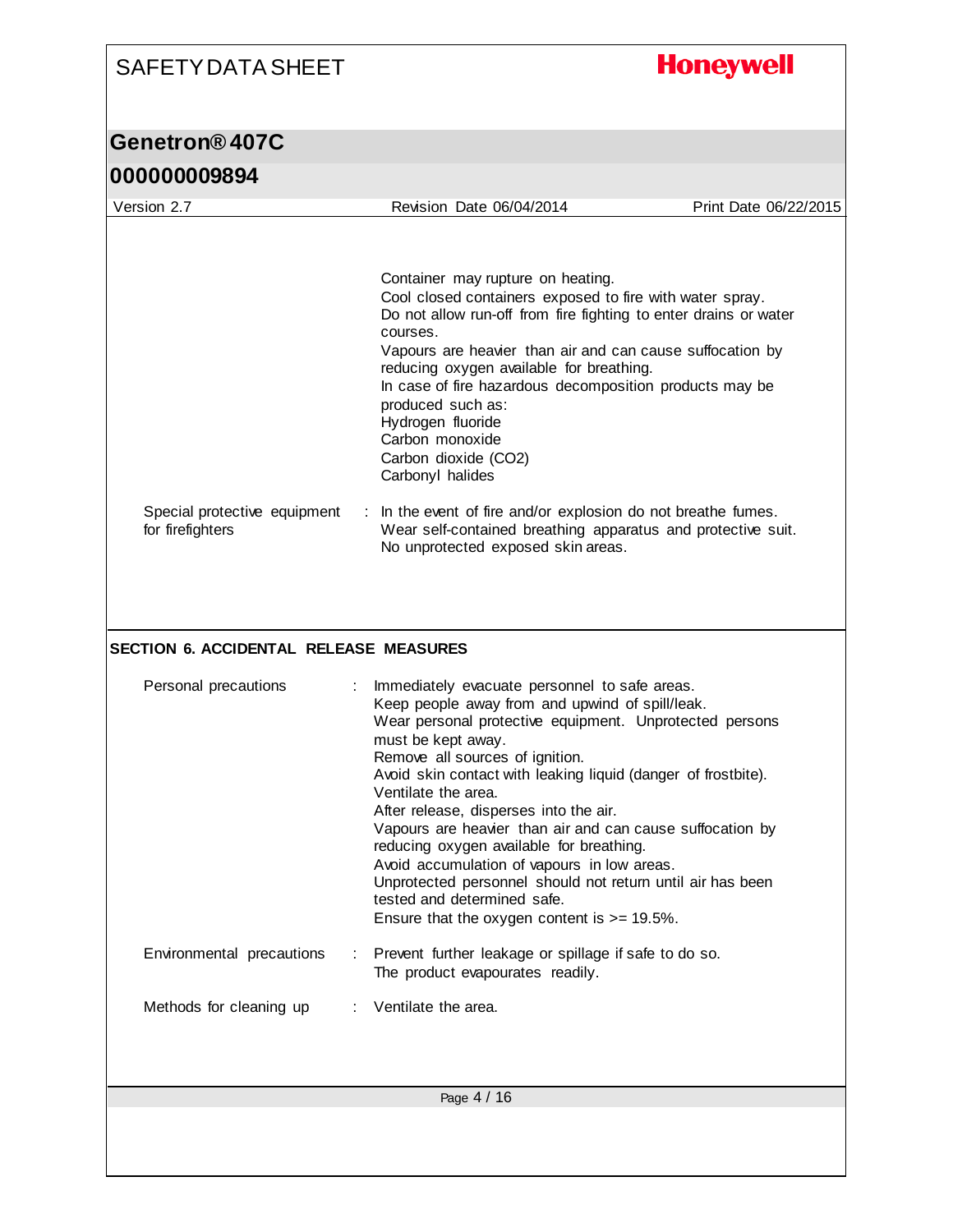## **Honeywell**

### **Genetron® 407C**

#### **000000009894**

Version 2.7 Revision Date 06/04/2014 Print Date 06/22/2015

| Handling                                           |                                                                                                                                                                                                                                                                                                                                                                                                                                                                                                                                                                                                                                                                                                                    |
|----------------------------------------------------|--------------------------------------------------------------------------------------------------------------------------------------------------------------------------------------------------------------------------------------------------------------------------------------------------------------------------------------------------------------------------------------------------------------------------------------------------------------------------------------------------------------------------------------------------------------------------------------------------------------------------------------------------------------------------------------------------------------------|
| Handling                                           | : Handle with care.<br>Avoid inhalation of vapour or mist.<br>Do not get on skin or clothing.<br>Wear personal protective equipment.<br>Pressurized container. Protect from sunlight and do not expose<br>to temperatures exceeding 50 °C.<br>Follow all standard safety precautions for handling and use of<br>compressed gas cylinders.<br>Use authorized cylinders only.<br>Protect cylinders from physical damage.<br>Do not puncture or drop cylinders, expose them to open flame<br>or excessive heat.<br>Do not pierce or burn, even after use. Do not spray on a naked<br>flame or any incandescent material.<br>Do not remove screw cap until immediately ready for use.<br>Always replace cap after use. |
| Advice on protection<br>against fire and explosion | The product is not flammable.<br>Can form a combustible mixture with air at pressures above<br>atmospheric pressure.                                                                                                                                                                                                                                                                                                                                                                                                                                                                                                                                                                                               |
| <b>Storage</b>                                     |                                                                                                                                                                                                                                                                                                                                                                                                                                                                                                                                                                                                                                                                                                                    |
| Requirements for storage<br>areas and containers   | Pressurized container: protect from sunlight and do not expose<br>to temperatures exceeding 50 °C. Do not pierce or burn, even<br>after use.<br>Keep containers tightly closed in a dry, cool and well-ventilated<br>place.<br>Storage rooms must be properly ventilated.<br>Ensure adequate ventilation, especially in confined areas.<br>Protect cylinders from physical damage.                                                                                                                                                                                                                                                                                                                                 |
|                                                    | SECTION 8. EXPOSURE CONTROLS/PERSONAL PROTECTION                                                                                                                                                                                                                                                                                                                                                                                                                                                                                                                                                                                                                                                                   |
| Protective measures                                | Do not breathe vapour.<br>Do not get in eyes, on skin, or on clothing.<br>Ensure that eyewash stations and safety showers are close to                                                                                                                                                                                                                                                                                                                                                                                                                                                                                                                                                                             |
|                                                    | Page 5 / 16                                                                                                                                                                                                                                                                                                                                                                                                                                                                                                                                                                                                                                                                                                        |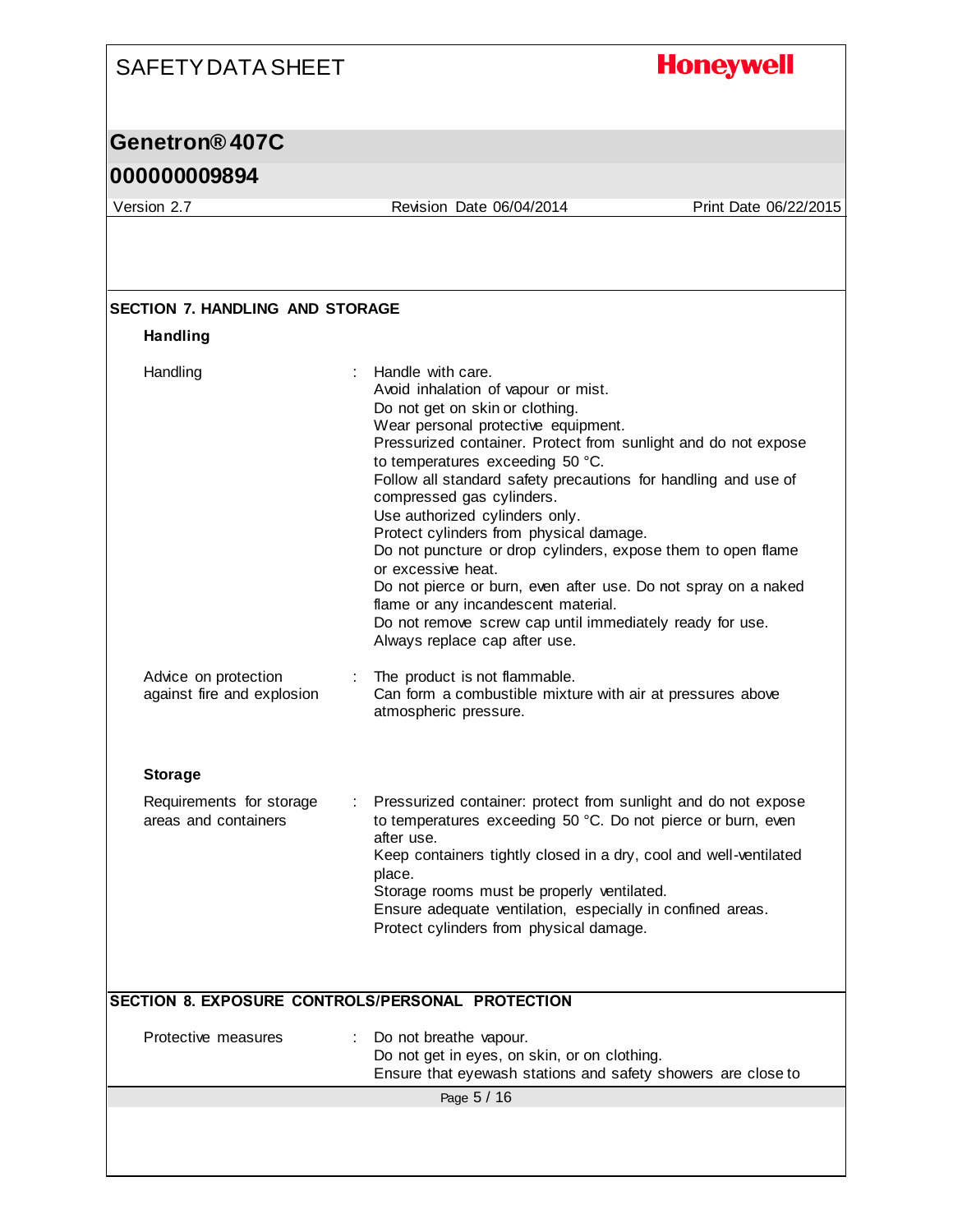## **Honeywell**

| Version 2.7                              |                             |                                                                                                                                                                                                                                                                                                                                           |                                                        | Revision Date 06/04/2014                                                                                                                                                                               |      | Print Date 06/22/2015                                                 |
|------------------------------------------|-----------------------------|-------------------------------------------------------------------------------------------------------------------------------------------------------------------------------------------------------------------------------------------------------------------------------------------------------------------------------------------|--------------------------------------------------------|--------------------------------------------------------------------------------------------------------------------------------------------------------------------------------------------------------|------|-----------------------------------------------------------------------|
|                                          |                             |                                                                                                                                                                                                                                                                                                                                           |                                                        |                                                                                                                                                                                                        |      |                                                                       |
|                                          |                             |                                                                                                                                                                                                                                                                                                                                           |                                                        |                                                                                                                                                                                                        |      |                                                                       |
|                                          |                             |                                                                                                                                                                                                                                                                                                                                           | the workstation location.                              |                                                                                                                                                                                                        |      |                                                                       |
| Engineering measures                     | ÷                           |                                                                                                                                                                                                                                                                                                                                           | ventilation facilities.                                | Perform filling operations only at stations with exhaust                                                                                                                                               |      | General room ventilation is adequate for storage and handling.        |
| Eye protection                           |                             |                                                                                                                                                                                                                                                                                                                                           | : Wear as appropriate:                                 | Safety glasses with side-shields<br>If splashes are likely to occur, wear:<br>Goggles or face shield, giving complete protection to eyes                                                               |      |                                                                       |
| Hand protection                          | ÷                           |                                                                                                                                                                                                                                                                                                                                           | Leather gloves<br>Protective gloves<br>Neoprene gloves | In case of contact through splashing:<br>Polyvinyl alcohol or nitrile- butyl-rubber gloves                                                                                                             |      |                                                                       |
| Skin and body protection                 | $\mathcal{L}_{\mathcal{A}}$ |                                                                                                                                                                                                                                                                                                                                           |                                                        | Avoid skin contact with leaking liquid (danger of frostbite).<br>Wear cold insulating gloves/ face shield/eye protection.                                                                              |      |                                                                       |
| Respiratory protection<br>÷              |                             | In case of insufficient ventilation wear suitable respiratory<br>equipment.<br>Wear a positive-pressure supplied-air respirator.<br>Vapours are heavier than air and can cause suffocation by<br>reducing oxygen available for breathing.<br>For rescue and maintenance work in storage tanks use self-<br>contained breathing apparatus. |                                                        |                                                                                                                                                                                                        |      |                                                                       |
| Hygiene measures                         | ÷                           | practice.                                                                                                                                                                                                                                                                                                                                 |                                                        | Ensure adequate ventilation, especially in confined areas.<br>Do not get in eyes, on skin, or on clothing.<br>Remove and wash contaminated clothing before re-use.<br>Keep working clothes separately. |      | Handle in accordance with good industrial hygiene and safety          |
| <b>Exposure Guidelines</b><br>Components | CAS-No.                     |                                                                                                                                                                                                                                                                                                                                           | Value                                                  | Control                                                                                                                                                                                                | Upda | <b>Basis</b>                                                          |
|                                          |                             |                                                                                                                                                                                                                                                                                                                                           |                                                        | parameters                                                                                                                                                                                             | te   |                                                                       |
| $1, 1, 1, 2-$<br>Tetrafluoroethane       | 811-97-2                    |                                                                                                                                                                                                                                                                                                                                           | TWA:<br>time<br>weighted<br>average                    | $(1,000$ ppm $)$                                                                                                                                                                                       |      | Honeywell: Limit<br>established by<br>Honeywell<br>International Inc. |
|                                          |                             |                                                                                                                                                                                                                                                                                                                                           |                                                        |                                                                                                                                                                                                        |      |                                                                       |
|                                          |                             |                                                                                                                                                                                                                                                                                                                                           | Page 6 / 16                                            |                                                                                                                                                                                                        |      |                                                                       |
|                                          |                             |                                                                                                                                                                                                                                                                                                                                           |                                                        |                                                                                                                                                                                                        |      |                                                                       |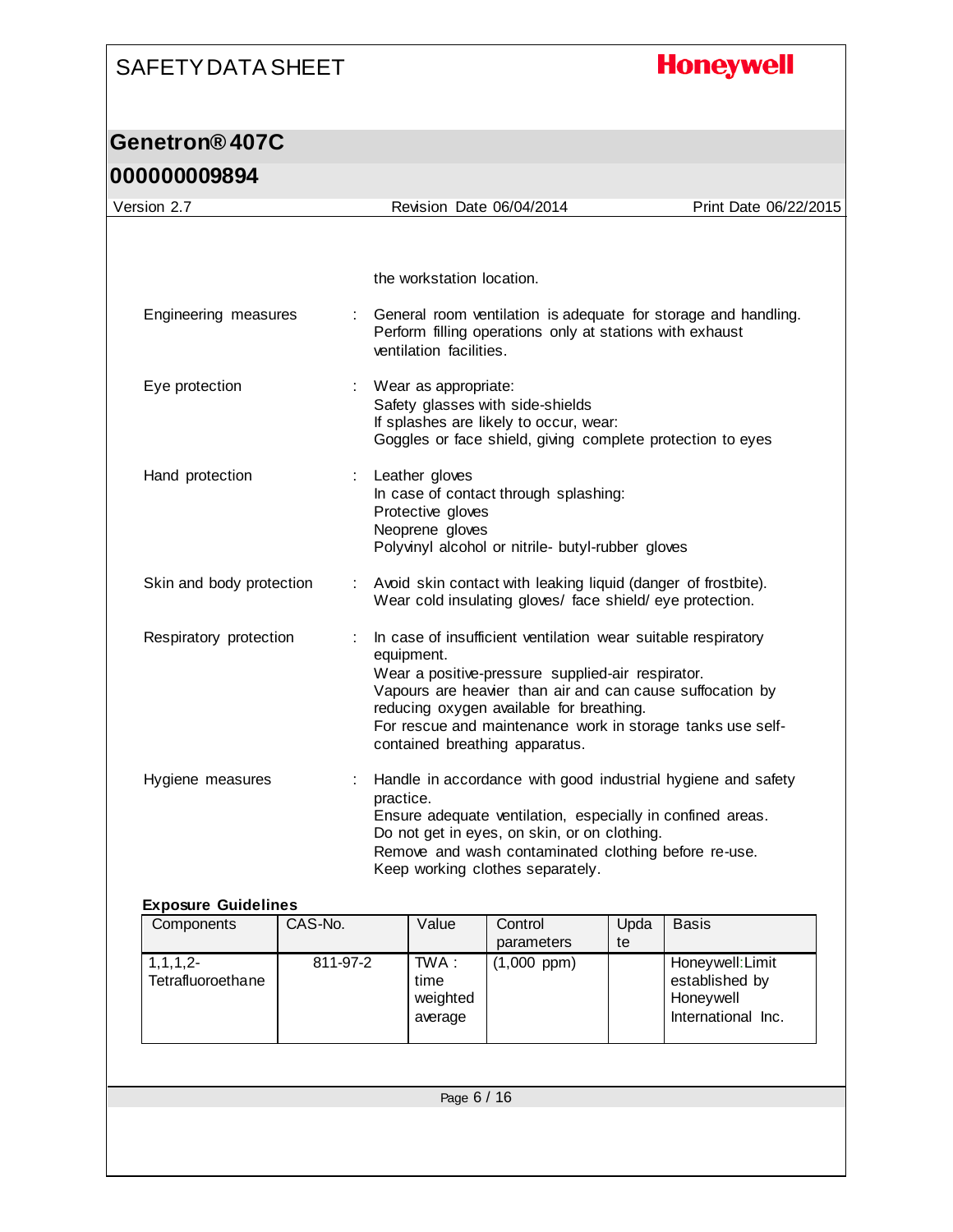### **Honeywell**

#### **Genetron® 407C**

#### **000000009894**

Page 7 / 16 Version 2.7 Revision Date 06/04/2014 Print Date 06/22/2015 1,1,1,2- **Tetrafluoroethane** 811-97-2 TWA : time weighted average 4,240 mg/m3 (1,000 ppm) 2007 WEEL:US. AIHA **Workplace Environmental** Exposure Level (WEEL) Guides **Pentafluoroethan** e 354-33-6 TWA : time weighted average 4,900 mg/m3 (1,000 ppm) 2007 WEEL:US. AIHA **Workplace Environmental** Exposure Level (WEEL) Guides **Pentafluoroethan** e 354-33-6 TWA : time weighted average (1,000 ppm) Honeywell:Limit established by Honeywell International Inc. Difluoromethane 75-10-5 TWA : time weighted average 2,200 mg/m3 (1,000 ppm) 2007 WEEL:US. AIHA Workplace Environmental Exposure Level (WEEL) Guides Difluoromethane 75-10-5 TWA : time weighted average (1,000 ppm) 1994 Honeywell:Limit established by Honeywell International Inc. **SECTION 9. PHYSICAL AND CHEMICAL PROPERTIES** Physical state : Liquefied gas Color : colourless Odor : slight pH : Note: neutral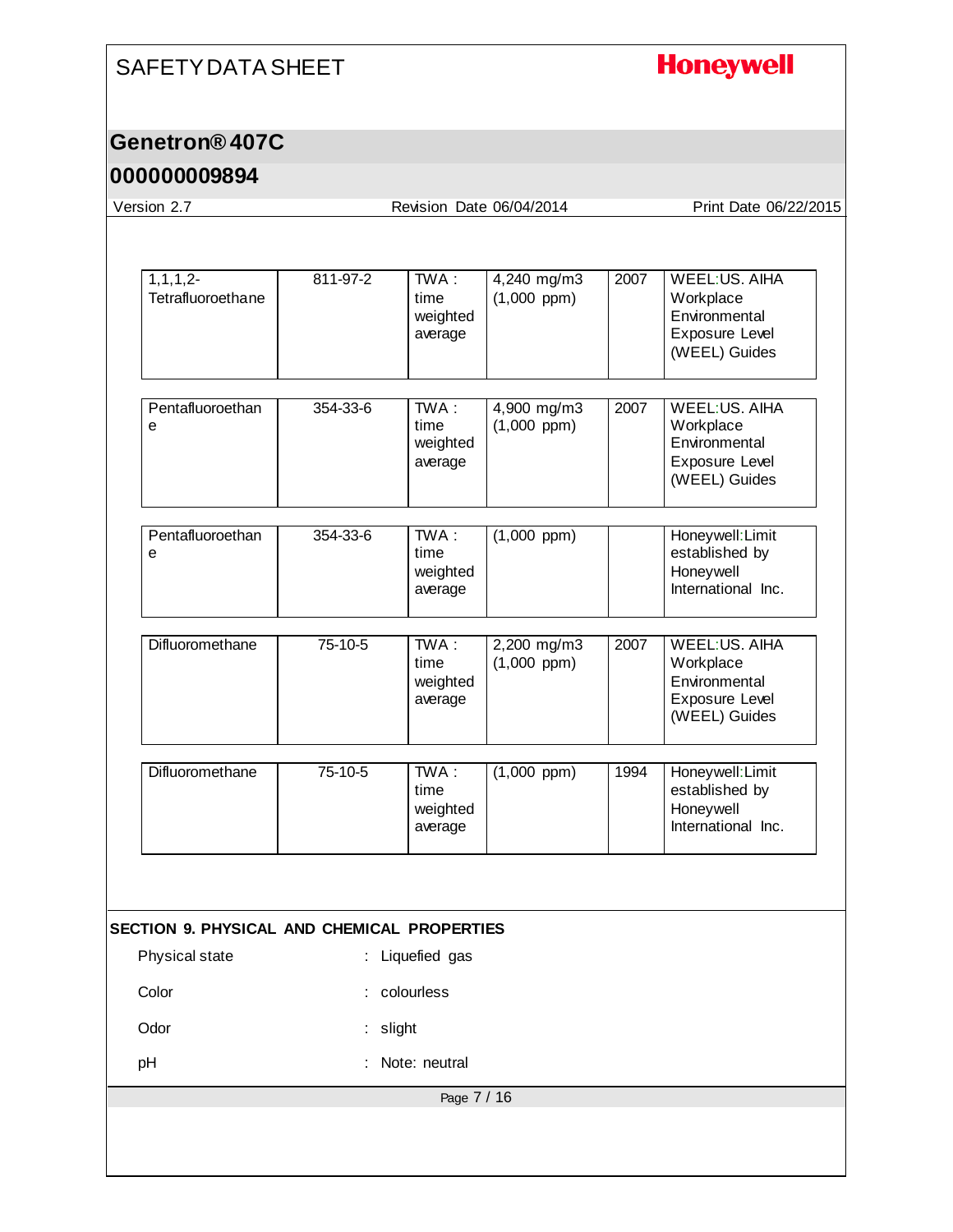## **Honeywell**

| Version 2.7                                | Revision Date 06/04/2014                                                  | Print Date 06/22/2015 |
|--------------------------------------------|---------------------------------------------------------------------------|-----------------------|
|                                            |                                                                           |                       |
|                                            |                                                                           |                       |
| Melting point/freezing point               | : Note: no data available                                                 |                       |
| Boiling point/boiling range                | $-43.9 °C$<br>÷.                                                          |                       |
| Flash point                                | : Note: not applicable                                                    |                       |
| Evaporation rate                           | $\therefore$ > 1<br>Method: Compared to CCI4.                             |                       |
| Lower explosion limit                      | : Note: None                                                              |                       |
| Upper explosion limit                      | : Note: None                                                              |                       |
| Vapor pressure                             | : 10,769 hPa<br>at 21.1 °C(70.0 °F)<br>24,593 hPa<br>at 54.4 °C(129.9 °F) |                       |
| Vapor density                              | 3 Note: $(Air = 1.0)$<br>÷.                                               |                       |
| Density                                    | 1.16 g/cm3 at 21.1 °C<br>÷                                                |                       |
| Water solubility                           | $1.5$ g/l                                                                 |                       |
| Partition coefficient: n-<br>octanol/water | : log Pow: 1.06<br>Test substance: 1,1,1,2-tetrafluoroethane (HFC-134a)   |                       |
|                                            | log Pow: 1.48<br>Test substance: Ethane, pentafluoro- (HFC-125)           |                       |
| Ignition temperature                       | Note: not determined                                                      |                       |
|                                            | Page 8 / 16                                                               |                       |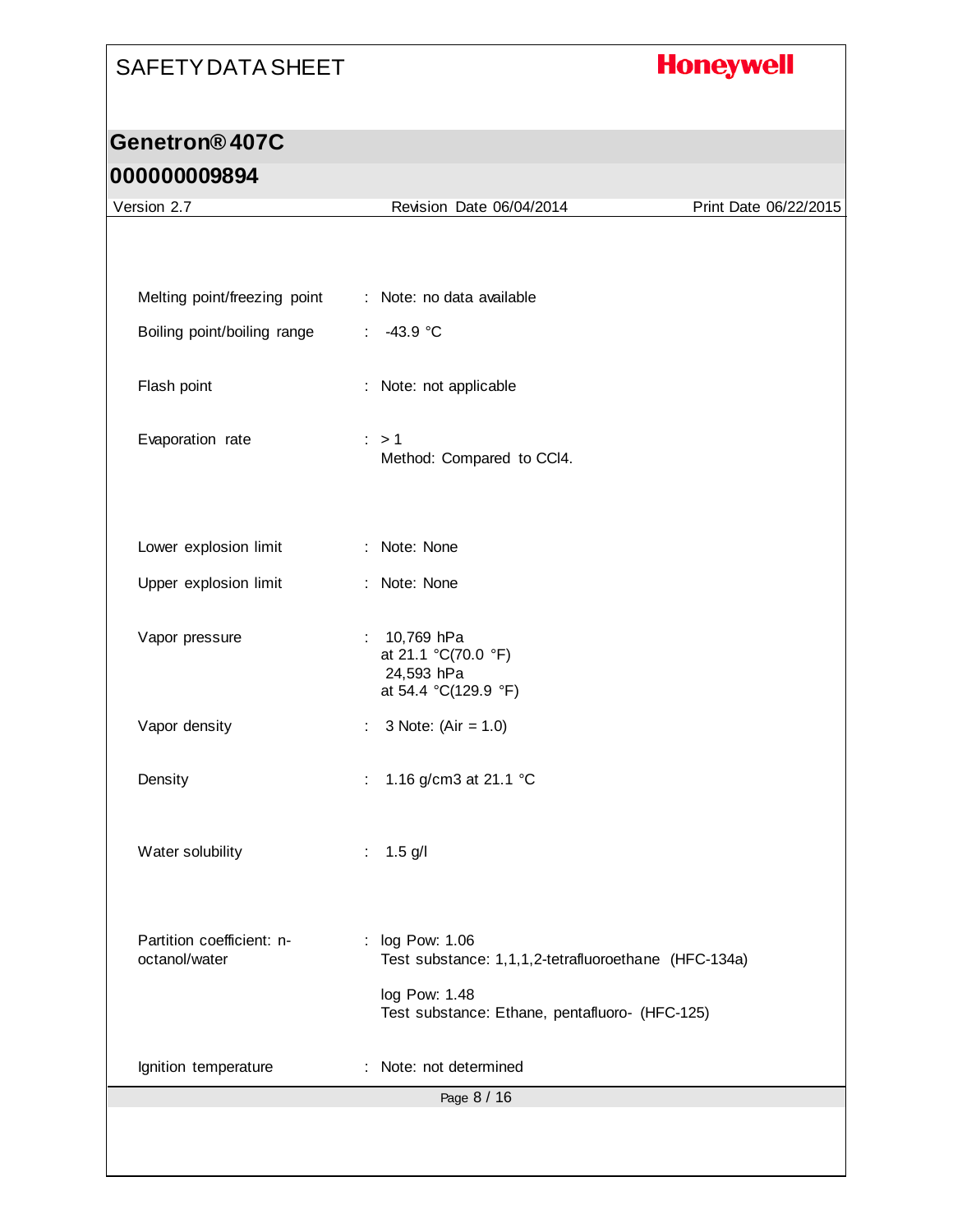## **Honeywell**

### **Genetron® 407C**

### **000000009894**

| Version 2.7                                  | Revision Date 06/04/2014                                                                                                                                                                                                                                                                                                                                                      | Print Date 06/22/2015 |
|----------------------------------------------|-------------------------------------------------------------------------------------------------------------------------------------------------------------------------------------------------------------------------------------------------------------------------------------------------------------------------------------------------------------------------------|-----------------------|
|                                              |                                                                                                                                                                                                                                                                                                                                                                               |                       |
| Decomposition temperature                    | $: > 250$ °C                                                                                                                                                                                                                                                                                                                                                                  |                       |
| Global warming potential<br>(GWP)            | : $1,653$                                                                                                                                                                                                                                                                                                                                                                     |                       |
| Ozone depletion potential<br>(ODP)           | $\therefore$ 0                                                                                                                                                                                                                                                                                                                                                                |                       |
| <b>SECTION 10. STABILITY AND REACTIVITY</b>  |                                                                                                                                                                                                                                                                                                                                                                               |                       |
| Chemical stability                           | : Stable under normal conditions.                                                                                                                                                                                                                                                                                                                                             |                       |
| Possibility of hazardous<br>reactions        | : Hazardous polymerisation does not occur.                                                                                                                                                                                                                                                                                                                                    |                       |
| Conditions to avoid                          | : Pressurized container. Protect from sunlight and do not<br>expose to temperatures exceeding 50 °C.<br>Decomposes under high temperature.<br>Some risk may be expected of corrosive and toxic<br>decomposition products.<br>Can form a combustible mixture with air at pressures above<br>atmospheric pressure.<br>Do not mix with oxygen or air above atmospheric pressure. |                       |
| Incompatible materials to<br>avoid           | : Potassium<br>Calcium<br>Powdered metals<br>Finely divided aluminium<br>Magnesium<br>Zinc                                                                                                                                                                                                                                                                                    |                       |
| Hazardous decomposition<br>products          | : In case of fire hazardous decomposition products may be<br>produced such as:<br>Gaseous hydrogen fluoride (HF).<br>Carbonyl halides<br>Carbon monoxide<br>Carbon dioxide (CO2)                                                                                                                                                                                              |                       |
| <b>SECTION 11. TOXICOLOGICAL INFORMATION</b> |                                                                                                                                                                                                                                                                                                                                                                               |                       |
|                                              | Page 9 / 16                                                                                                                                                                                                                                                                                                                                                                   |                       |
|                                              |                                                                                                                                                                                                                                                                                                                                                                               |                       |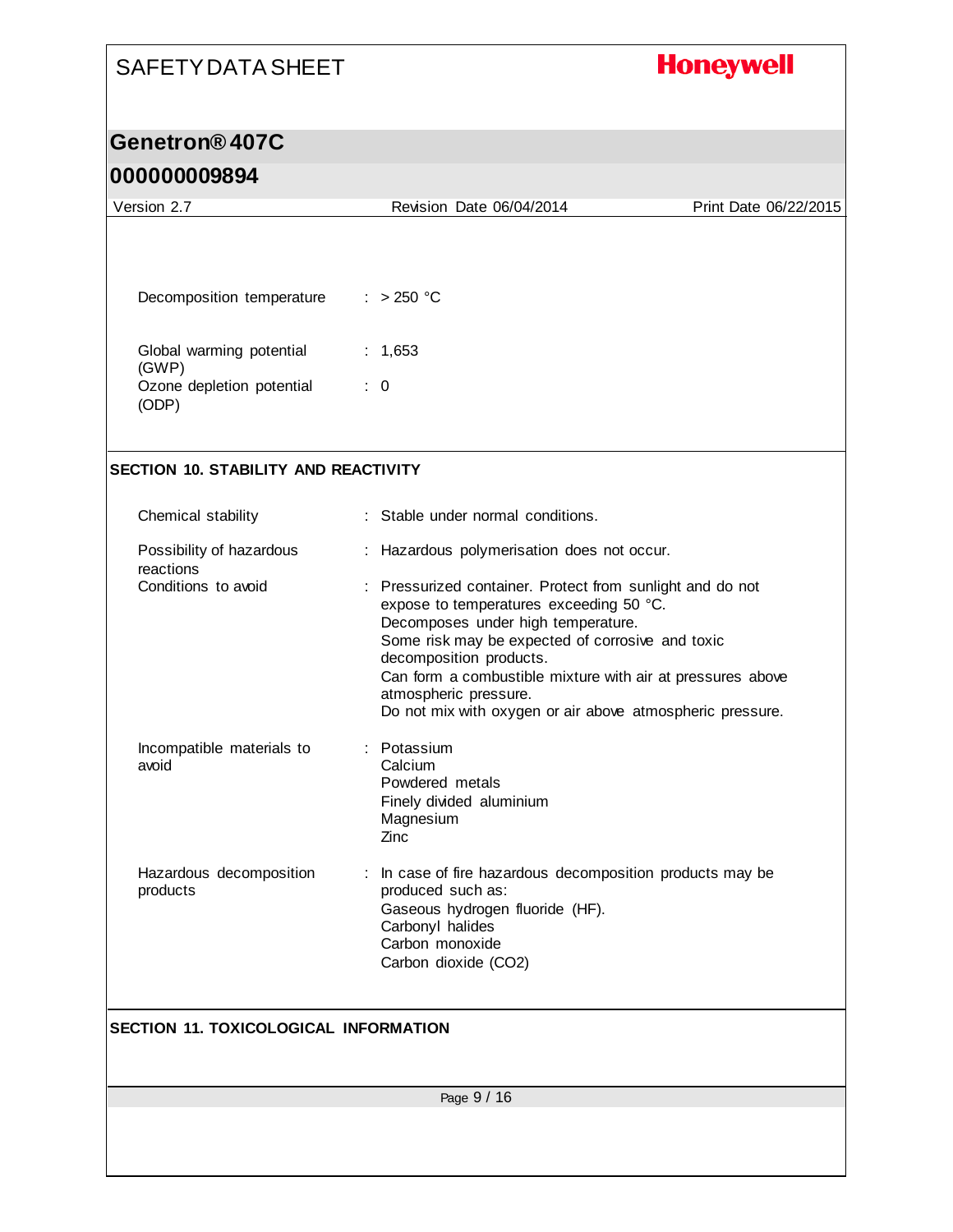## **Honeywell**

## **Genetron® 407C**

### **000000009894**

| Acute inhalation toxicity<br>1,1,1,2-Tetrafluoroethane | : LC50: $>$ 500000 ppm<br>Exposure time: 4 h<br>Species: rat                                                                              |  |
|--------------------------------------------------------|-------------------------------------------------------------------------------------------------------------------------------------------|--|
| Pentafluoroethane                                      | > 769000 ppm<br>Exposure time: 4 h<br>Species: rat                                                                                        |  |
| Difluoromethane                                        | : LC50: $> 520000$ ppm<br>Exposure time: 4 h<br>Species: rat                                                                              |  |
| Acute dermal toxicity                                  | : Note: no data available                                                                                                                 |  |
| Sensitisation<br>1,1,1,2-Tetrafluoroethane             | : Cardiac sensitization<br>Species: dogs<br>Note: No-observed-effect level<br>50 000 ppm<br>Lowest observable effect level<br>75 000 ppm  |  |
| Pentafluoroethane                                      | : Cardiac sensitization<br>Species: dogs<br>Note: No-observed-effect level<br>75 000 ppm<br>Lowest observable effect level<br>100 000 ppm |  |
| Difluoromethane                                        | Cardiac sensitization<br>Species: dogs<br>Note: No-observed-effect level<br>>350 000 ppm                                                  |  |
| Repeated dose toxicity<br>1,1,1,2-Tetrafluoroethane    | : Species: rat<br>NOEL: 40000 ppm                                                                                                         |  |
| Pentafluoroethane                                      | Species: rat<br>Application Route: Inhalation<br>Exposure time: (4 Weeks)                                                                 |  |
|                                                        | Page 10 / 16                                                                                                                              |  |
|                                                        |                                                                                                                                           |  |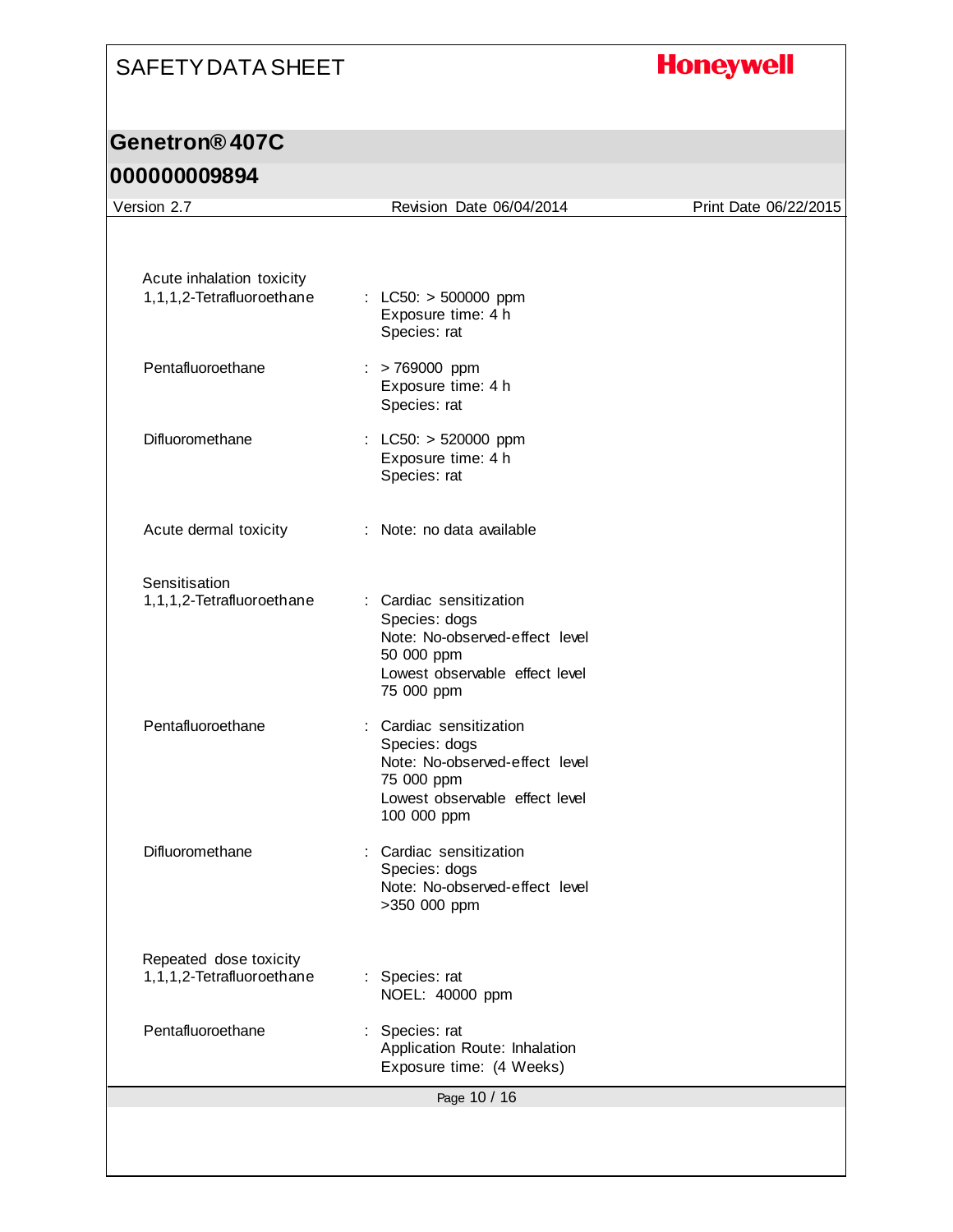# **Honeywell**

| Version 2.7                                        |   | Revision Date 06/04/2014                                                                                           | Print Date 06/22/2015 |
|----------------------------------------------------|---|--------------------------------------------------------------------------------------------------------------------|-----------------------|
|                                                    |   |                                                                                                                    |                       |
|                                                    |   | NOEL: 50000 ppm<br>Subchronic toxicity                                                                             |                       |
| Difluoromethane                                    |   | : Species: rat<br>Application Route: Inhalation<br>Exposure time: (90 d)<br>NOEL: 50000 ppm<br>Subchronic toxicity |                       |
| Genotoxicity in vitro<br>1,1,1,2-Tetrafluoroethane |   | : Note: In vitro tests did not show mutagenic effects                                                              |                       |
| Pentafluoroethane                                  |   | Test Method: Ames test<br>Result: negative                                                                         |                       |
| Difluoromethane                                    |   | Test Method: Ames test<br>Result: negative                                                                         |                       |
|                                                    |   | Cell type: Human lymphocytes<br>Result: negative                                                                   |                       |
|                                                    |   | Cell type: Chinese Hamster Ovary Cells<br>Result: negative                                                         |                       |
|                                                    | ÷ | Cell type: Human lymphocytes<br>Result: negative<br>Method: Mutagenicity (in vitro mammalian cytogenetic test)     |                       |
|                                                    | ÷ | Test Method: Chromosome aberration test in vitro<br>Result: negative                                               |                       |
| Genotoxicity in vivo<br>Difluoromethane            |   | Species: mouse<br>Cell type: Bone marrow<br>Method: Mutagenicity (micronucleus test)<br>Result: negative           |                       |
| Teratogenicity<br>Pentafluoroethane                |   | Species: rabbit<br>Application Route: Inhalation exposure                                                          |                       |
|                                                    |   | Page 11 / 16                                                                                                       |                       |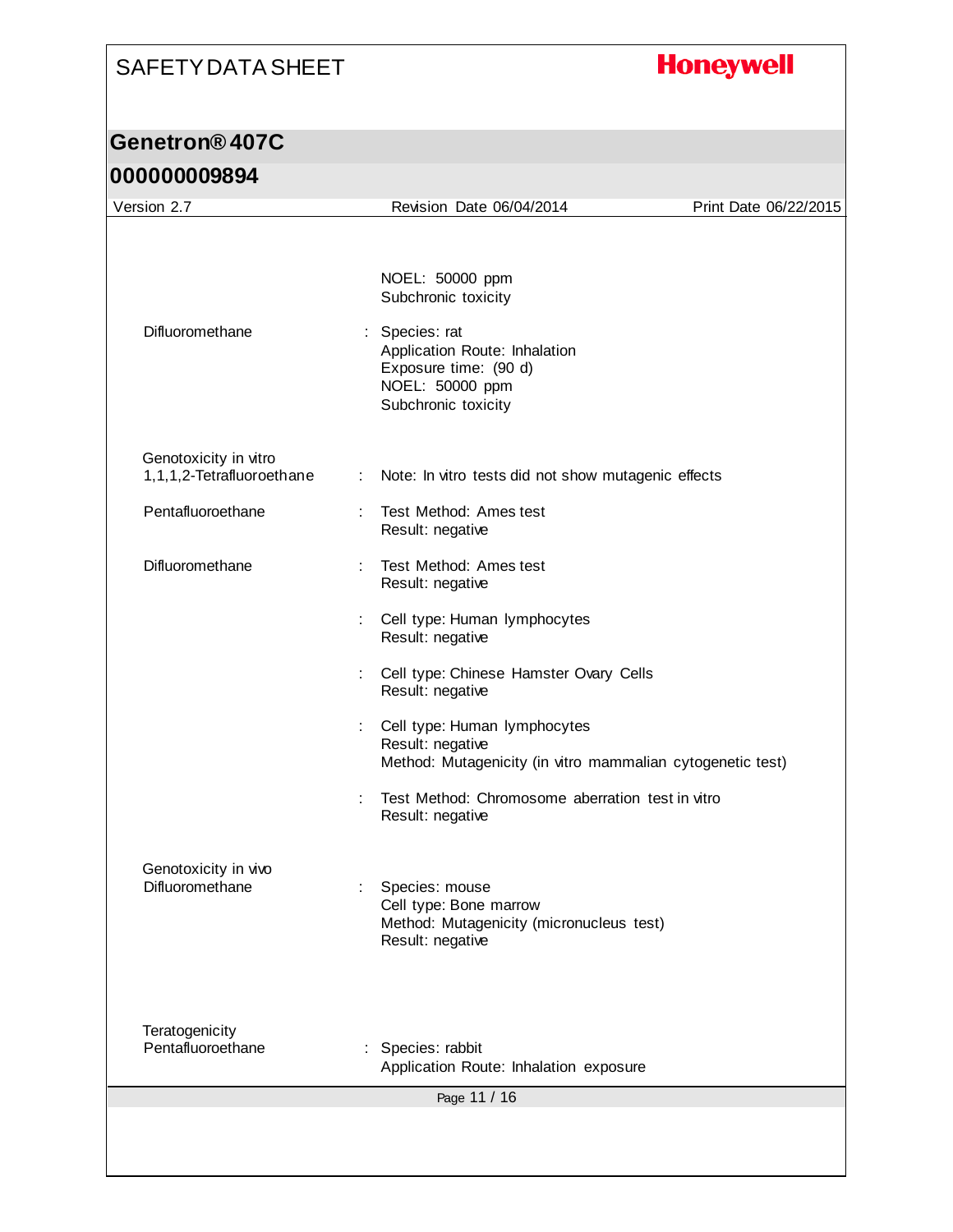## **Honeywell**

| 000000009894 |
|--------------|
|--------------|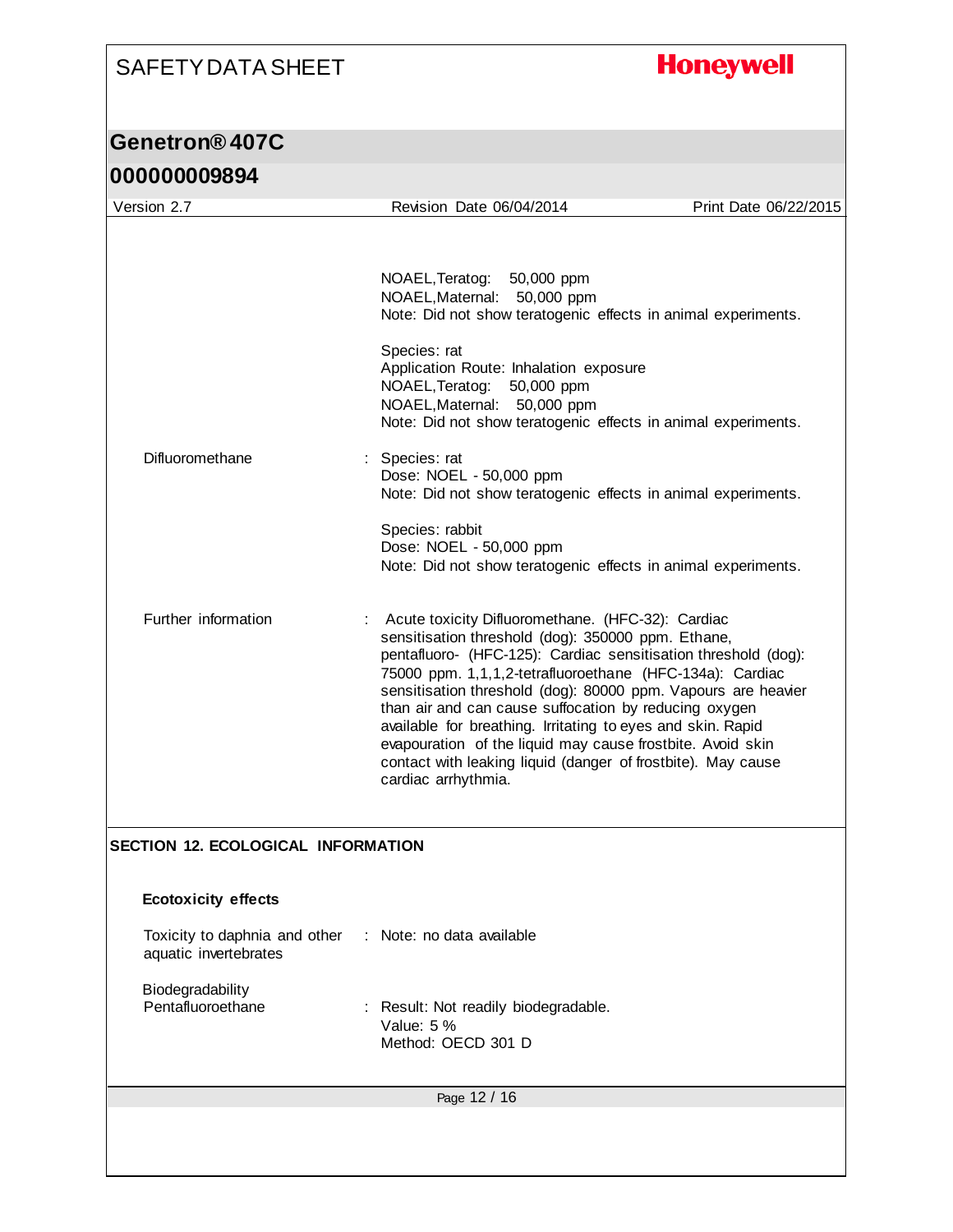# **Honeywell**

| 000000009894                   |                                                                                                                                                                  |                 |                                                                                                                                                                                                                                                                                                                                  |                       |
|--------------------------------|------------------------------------------------------------------------------------------------------------------------------------------------------------------|-----------------|----------------------------------------------------------------------------------------------------------------------------------------------------------------------------------------------------------------------------------------------------------------------------------------------------------------------------------|-----------------------|
| Version 2.7                    |                                                                                                                                                                  |                 | Revision Date 06/04/2014                                                                                                                                                                                                                                                                                                         | Print Date 06/22/2015 |
| Difluoromethane<br>information | Further information on ecology<br>Additional ecological                                                                                                          | : Note: Minimal | : This product is subject to U.S. Environmental Protection<br>Agency Clean Air Act Regulations at 40 CFR Part 82.<br>This product contains greenhouse gases which may<br>contribute to global warming. Do NOT vent to the atmosphere.<br>To comply with provisions of the U.S. Clean Air Act, any<br>residual must be recovered. |                       |
|                                | <b>SECTION 13. DISPOSAL CONSIDERATIONS</b>                                                                                                                       |                 |                                                                                                                                                                                                                                                                                                                                  |                       |
| Disposal methods               |                                                                                                                                                                  | regulations.    | Observe all Federal, State, and Local Environmental                                                                                                                                                                                                                                                                              |                       |
| Note                           |                                                                                                                                                                  |                 | This product is subject to U.S. Environmental Protection<br>Agency Clean Air Act Regulations Section 608 in 40 CFR Part<br>82 regarding refrigerant recycling.                                                                                                                                                                   |                       |
|                                | <b>SECTION 14. TRANSPORT INFORMATION</b>                                                                                                                         |                 |                                                                                                                                                                                                                                                                                                                                  |                       |
| <b>DOT</b>                     | UN/ID No.<br>Proper shipping name<br>Class<br>Packing group<br><b>Hazard Labels</b>                                                                              |                 | $:$ UN 3340<br>: REFRIGERANT GAS R 407C<br>2.2<br>2.2                                                                                                                                                                                                                                                                            |                       |
| <b>IATA</b>                    | UN/ID No.<br>Description of the goods<br>Class<br><b>Hazard Labels</b><br>Packing instruction (cargo<br>aircraft)<br>Packing instruction<br>(passenger aircraft) |                 | <b>UN 3340</b><br>REFRIGERANT GAS R 407C<br>2.2<br>2.2<br>200<br>: 200                                                                                                                                                                                                                                                           |                       |
| <b>IMDG</b>                    | UN/ID No.<br>Description of the goods<br>Class                                                                                                                   |                 | <b>UN 3340</b><br><b>REFRIGERANT GAS R 407C</b><br>2.2                                                                                                                                                                                                                                                                           |                       |
|                                |                                                                                                                                                                  |                 | Page 13 / 16                                                                                                                                                                                                                                                                                                                     |                       |
|                                |                                                                                                                                                                  |                 |                                                                                                                                                                                                                                                                                                                                  |                       |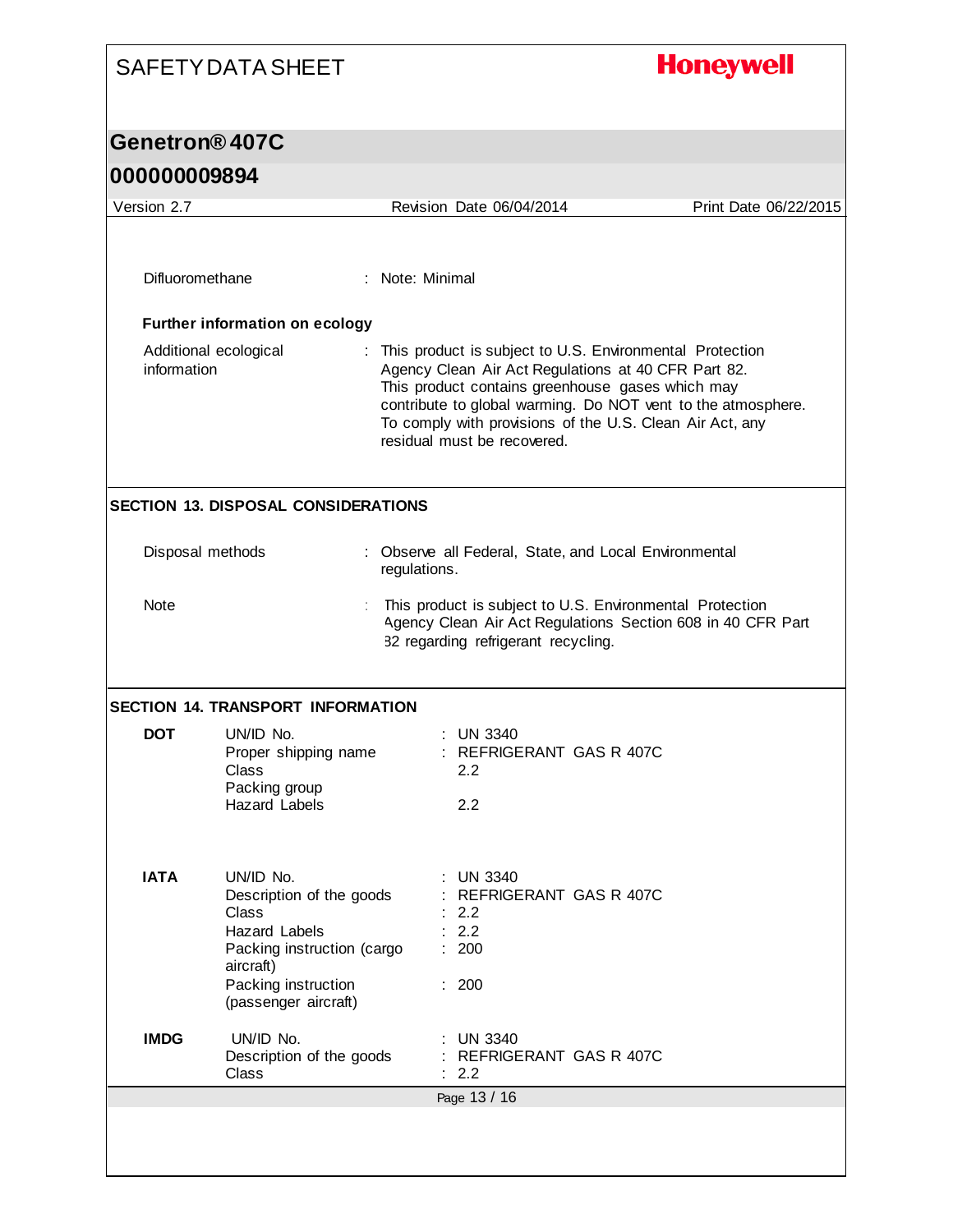## **Honeywell**

### **Genetron® 407C**

### **000000009894**

| ,,,,,,,,,,,,                                                                                         |                                        |                                                                                                                        |                       |
|------------------------------------------------------------------------------------------------------|----------------------------------------|------------------------------------------------------------------------------------------------------------------------|-----------------------|
| Version 2.7                                                                                          | Revision Date 06/04/2014               |                                                                                                                        | Print Date 06/22/2015 |
| Hazard Labels<br>EmS Number<br>Marine pollutant                                                      | $\therefore$ 2.2<br>: F-C, S-V<br>: no |                                                                                                                        |                       |
| <b>SECTION 15. REGULATORY INFORMATION</b>                                                            |                                        |                                                                                                                        |                       |
| <b>Inventories</b>                                                                                   |                                        |                                                                                                                        |                       |
| US. Toxic Substances<br>Control Act                                                                  | : On TSCA Inventory                    |                                                                                                                        |                       |
| Australia. Industrial<br>Chemical (Notification and<br>Assessment) Act                               |                                        | : On the inventory, or in compliance with the inventory                                                                |                       |
| Canada, Canadian<br><b>Environmental Protection</b><br>Act (CEPA). Domestic<br>Substances List (DSL) |                                        | : All components of this product are on the Canadian DSL.                                                              |                       |
| Japan. Kashin-Hou Law<br>List                                                                        |                                        | : On the inventory, or in compliance with the inventory                                                                |                       |
| Korea. Toxic Chemical<br>Control Law (TCCL) List                                                     |                                        | : On the inventory, or in compliance with the inventory                                                                |                       |
| Philippines. The Toxic<br>Substances and Hazardous<br>and Nuclear Waste Control<br>Act               |                                        | : On the inventory, or in compliance with the inventory                                                                |                       |
| China. Inventory of Existing<br><b>Chemical Substances</b>                                           |                                        | : On the inventory, or in compliance with the inventory                                                                |                       |
| NZIOC - New Zealand                                                                                  |                                        | : On the inventory, or in compliance with the inventory                                                                |                       |
| National regulatory information                                                                      |                                        |                                                                                                                        |                       |
| <b>SARA 302 Components</b>                                                                           |                                        | : SARA 302: No chemicals in this material are subject to the<br>reporting requirements of SARA Title III, Section 302. |                       |
| <b>SARA 313 Components</b>                                                                           |                                        | : SARA 313: This material does not contain any chemical                                                                |                       |
|                                                                                                      | Page 14 / 16                           |                                                                                                                        |                       |
|                                                                                                      |                                        |                                                                                                                        |                       |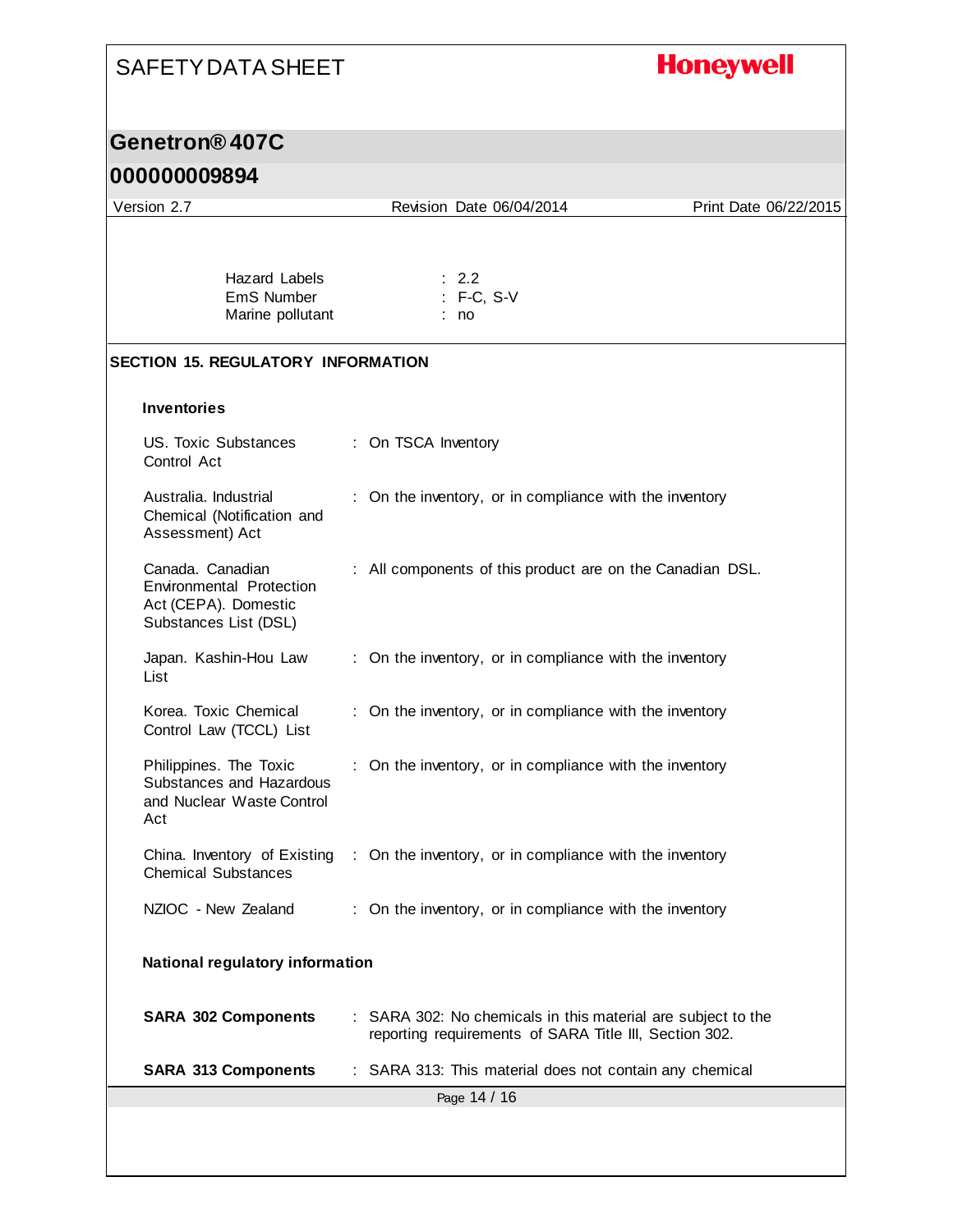## **Honeywell**

| 000000009894 |  |
|--------------|--|
|--------------|--|

| Version 2.7                     |  | Revision Date 06/04/2014                                                                                                                                                                                                                       | Print Date 06/22/2015 |  |  |
|---------------------------------|--|------------------------------------------------------------------------------------------------------------------------------------------------------------------------------------------------------------------------------------------------|-----------------------|--|--|
|                                 |  |                                                                                                                                                                                                                                                |                       |  |  |
| SARA 311/312 Hazards            |  | components with known CAS numbers that exceed the<br>threshold (De Minimis) reporting levels established by SARA<br>Title III, Section 313.<br>: Acute Health Hazard<br>Sudden Release of Pressure Hazard<br>Sudden Release of Pressure Hazard |                       |  |  |
|                                 |  |                                                                                                                                                                                                                                                |                       |  |  |
| California Prop. 65             |  | : WARNING! This product contains a chemical known to the<br>State of California to cause cancer.<br>Dichloromethane                                                                                                                            | 75-09-2               |  |  |
|                                 |  | : WARNING: This product contains a chemical known to the<br>State of California to cause birth defects or other reproductive<br>harm.<br>Chloromethane                                                                                         | 74-87-3               |  |  |
| <b>Massachusetts RTK</b>        |  | : Dichloromethane                                                                                                                                                                                                                              | 75-09-2               |  |  |
| New Jersey RTK                  |  | : Difluoromethane                                                                                                                                                                                                                              | 75-10-5               |  |  |
| Pennsylvania RTK                |  | : Difluoromethane                                                                                                                                                                                                                              | $75-10-5$             |  |  |
| <b>WHMIS Classification</b>     |  | A: Compressed Gas<br>This product has been classified according to the hazard criteria<br>of the CPR and the MSDS contains all of the information<br>required by the CPR.                                                                      |                       |  |  |
| <b>Global warming potential</b> |  | : $1,653$                                                                                                                                                                                                                                      |                       |  |  |
| Ozone depletion potential       |  | $\therefore$ 0                                                                                                                                                                                                                                 |                       |  |  |
| Page 15 / 16                    |  |                                                                                                                                                                                                                                                |                       |  |  |
|                                 |  |                                                                                                                                                                                                                                                |                       |  |  |
|                                 |  |                                                                                                                                                                                                                                                |                       |  |  |